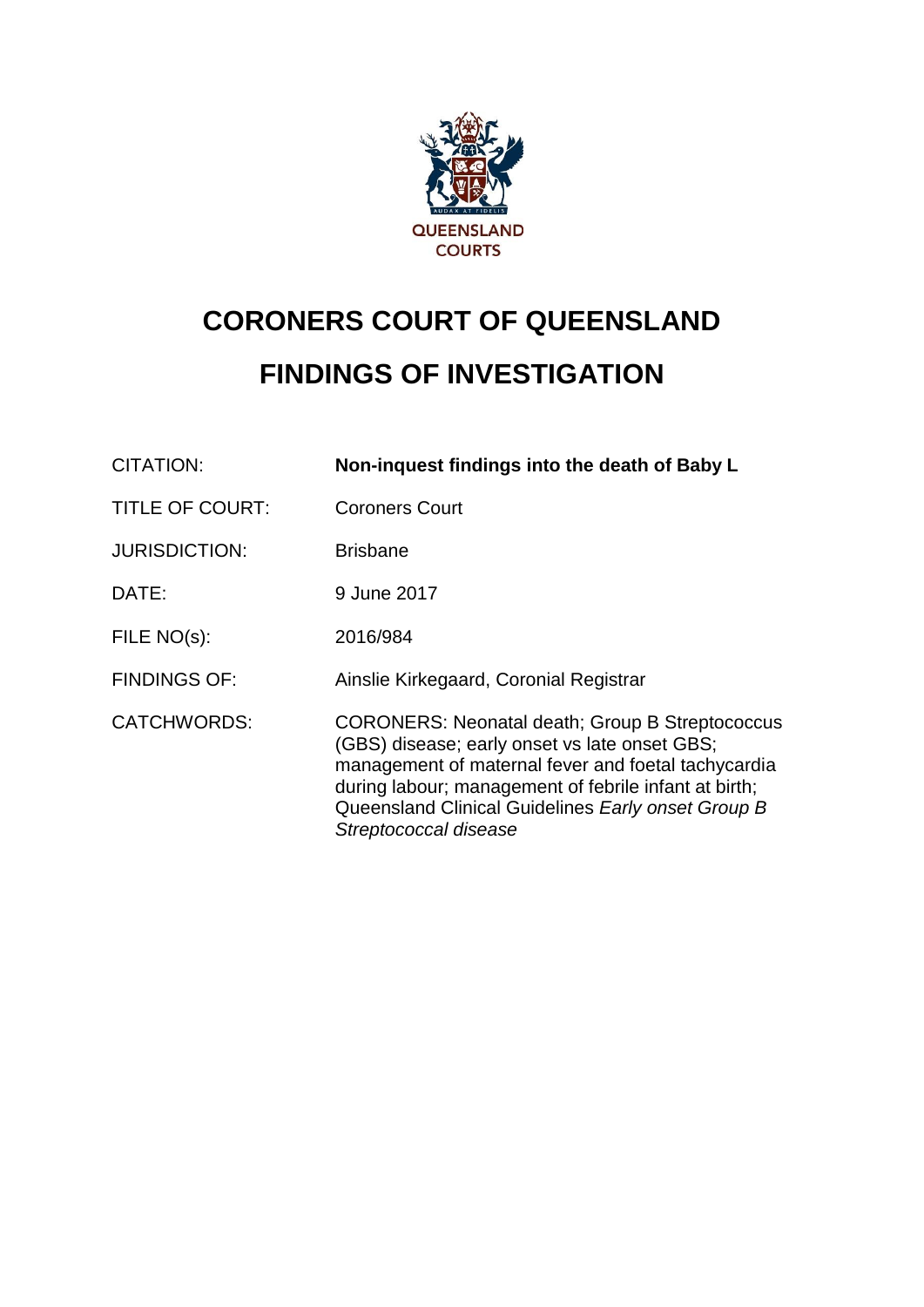| Contents |  |  |
|----------|--|--|
|          |  |  |
|          |  |  |
|          |  |  |
|          |  |  |
|          |  |  |
|          |  |  |
|          |  |  |
|          |  |  |
|          |  |  |
|          |  |  |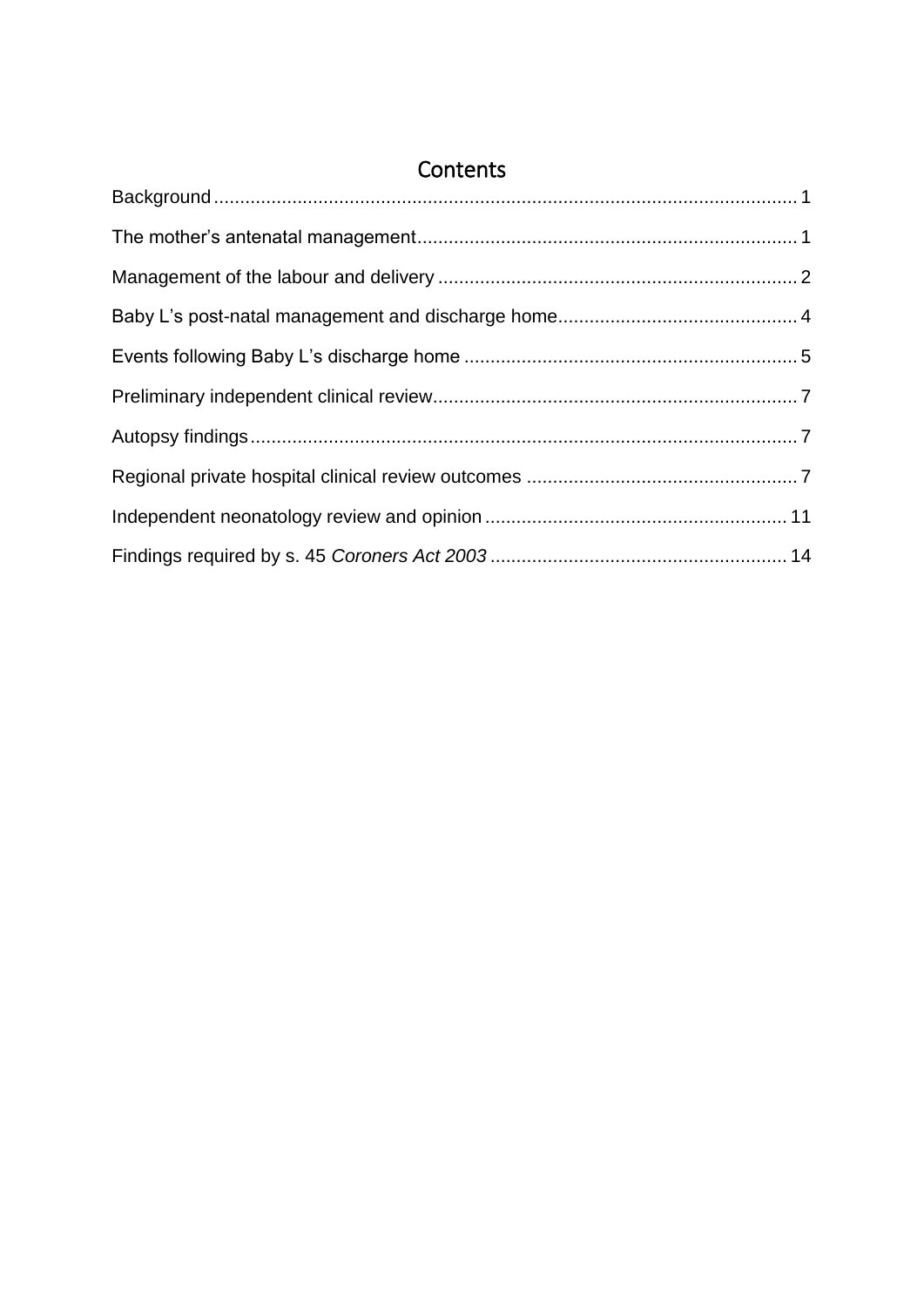# <span id="page-2-0"></span>**Background**

Baby L was an 18 day old baby girl who died at the Lady Cilento Children's Hospital on 7 March 2016.

Baby L's death was reported to the coroner because of potential concerns about aspects of the management of her delivery and postnatal care at a regional private hospital.

These findings have been informed by review of Baby L and her mother's medical records (treating obstetrician, treating paediatrician, the regional private hospital, Queensland Ambulance Service, two regional public hospitals, Lady Cilento Children's Hospital), preliminary independent clinical advice, formal statements provided by the treating obstetrician, paediatrician and midwives involved in the labour, delivery and post-natal care, the regional private hospital clinical review outcomes and independent neonatology opinion.

Baby L died from Group B Streptococcus (GBS) sepsis. This potentially fatal condition can present early (during the first week of life) or late (after the first week up to three months of life). Early onset GBS is preventable; late onset GBS is not. Consequently, the focus of this investigation has been which manifestation Baby L died from and whether her risk of developing this infection was managed appropriately.

#### <span id="page-2-1"></span>**The mother's antenatal management**

This was the mother's first pregnancy. Her general practitioner referred her to consultant obstetrician, Dr M.

The mother saw Dr M regularly for antenatal care and her pregnancy was uncomplicated. She returned a normal antibody screen and normal routine antenatal investigations. Her estimated due date based on early ultrasound was 1 March 2016. She was booked to deliver at a regional private hospital.

The mother was not screened for Group B Streptococcal (GBS) carriage. Dr M's notes contain an entry dated 4 January 2016 about having discussed GBS with the mother. Although Dr M cannot recall the detail of this discussion she says her usual advice reflects the following information:

- GBS is a type of bacteria found in 30% of women at any given time and it does not usually cause harm;
- there is a 30% chance that babies will contract it during labour and if they do there is a 3% chance they will become unwell;
- there are two approaches to identifying pregnant women for intrapartum antibiotic prophylaxis to prevent GBS infection – the first, to screen for GBS by reference to maternal risk factors and then treat with prophylactic antibiotics; and the second, to swab for GCS bacteria at 36 weeks gestation and if positive, assume the bacteria will be present at birth and treat with prophylactic antibiotics.

Dr M says she 'usually remarks' that the current Queensland Clinical Guidelines for Early Onset GBS disease [\(https://www.health.qld.gov.au/qcg/publications#maternity](https://www.health.qld.gov.au/qcg/publications#maternity) )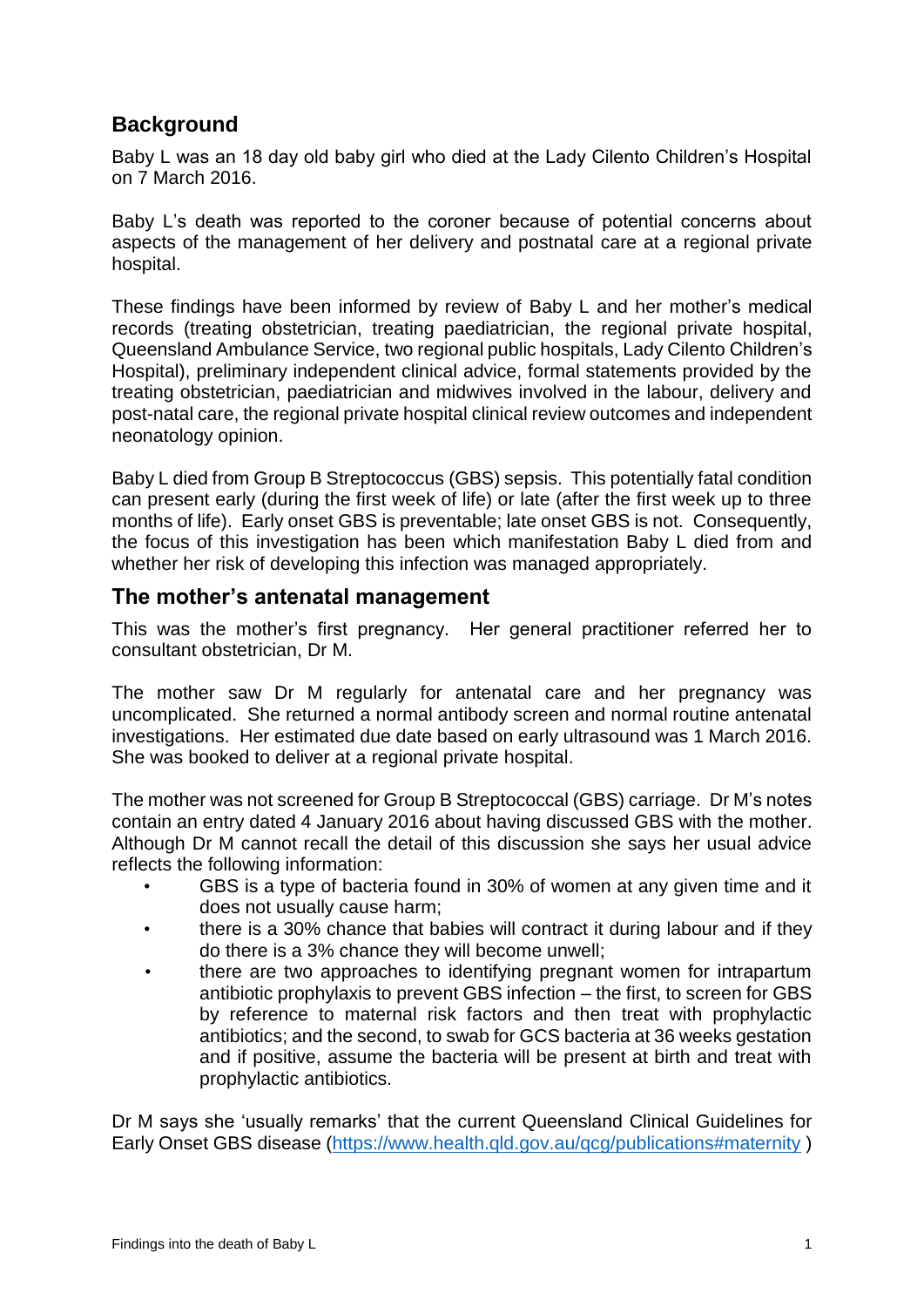recommend the approach of identifying maternal risk factors before antibiotic treatment, and she usually advises patients if they are at risk.

She says she did not recommend or document swabbing the mother as she did not consider her to be at high risk for developing a GBS infection.

At the 4 January appointment the mother signed a consent form for a water birth acknowledging the associated risks including neonatal and maternal sepsis.

#### <span id="page-3-0"></span>**Management of the labour and delivery**

On 17 February 2016, the mother noted reduced foetal movements and began to develop contractions. She phoned Dr M that morning advising she had recently presented to hospital for a CTG given concerns about the baby's reduced movements. She had previously presented to the regional private hospital on 15 February at which time CTG monitoring and vaginal examination were reassuring. She was advised to return to hospital if she remained concerned about reduced foetal movements.

Dr M arranged for the mother to come in for review that afternoon.

The mother told Dr M she had noticed decreased and less prominent foetal movements and had experienced on and off contractions over the previous two days. She reported having lost the mucous plug. On examination the cervix was very thin and was 2cm fully effaced. Dr M did not notice any meconium liquor. A bedside ultrasound scan was reassuring. She says she advised the mother to have a formal scan the following day if she had not gone into labour that night.

Dr M recalls they again discussed the mother's preference for a water birth. She says she advised her it was likely she was in early labour and it was also likely she would present to hospital in advanced labour that evening.

The mother presented to the regional private hospital at around 8:30am the next day, 18 February, reporting that her waters had broken at around 6:30am. Dr M saw her shortly after she was admitted, noting she had some mild contractions but otherwise her observations were normal. On admission, the midwife noted a finding of a possible slight meconium stain on the pad but on examination of the stain, Dr M noted it was clear and considered it was most likely mucous. CTG monitoring was reassuring.

Dr M says she discussed the options of conservative management with premature rupture of membranes (PROM) and active management with intravenous syntocinon and continuous CTG monitoring. She says she advised The mother the conservative management option would involve waiting for events to unfold at home while monitoring her temperatures, with a requirement to re-present to hospital if her temperature was over 37.5 degrees Celsius, if she noticed a change in the colour of the liquor, had an increase in pain, or if she had any other concerns. The mother indicated her preference for conservative management and she decided to go home and wait. She left the hospital at around 9:15am.

Dr M says she did not order a specimen collection for GBS detection as there were no maternal risk factors for antenatal screening.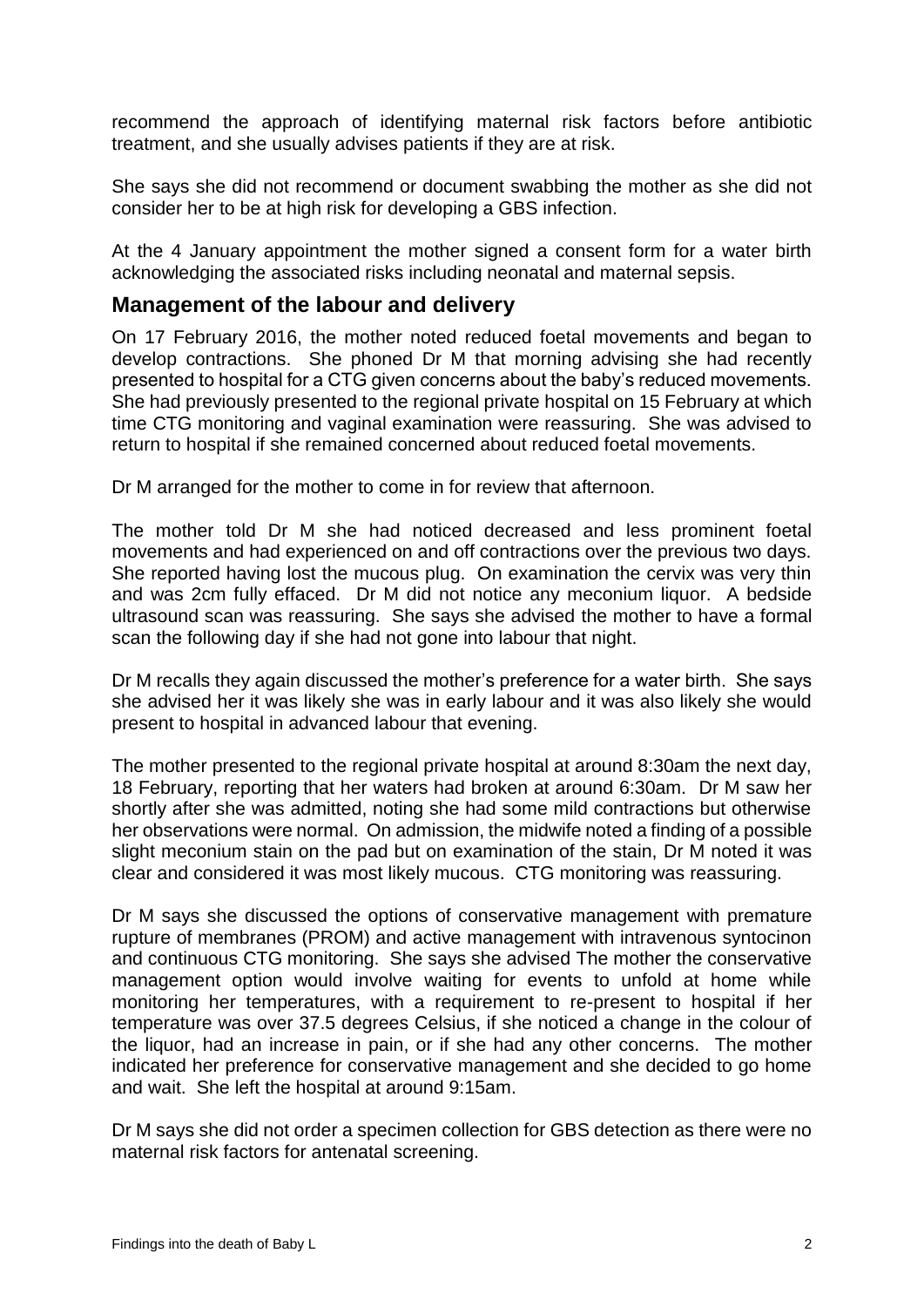At 12:40pm, the mother phoned the Maternity Unit advising she was having contractions lasting approximately 45-60 seconds. She was advised to return to hospital. She arrived at 1:20pm in well-established labour. At 2:40pm her contractions became more intense.

The midwife notified Dr M who asked to be notified if the mother's temperature rose above 37.5 degrees Celsius.

The mother maintained her preference for a water birth. She laboured using the shower, birth ball and bath. She entered the bath at around 3:00pm. The water temperature was 37 degrees Celsius. The mother's temperature was recorded as 36 degrees Celsius. The foetal heart rate was recorded as 150 beats per minute.

At 3:50pm the mother's temperature was recorded as 36.7 degrees Celsius. She exhausted quickly with the pain of contractions and slow dilation and left the bath at 4:10pm. The midwife left a voicemail message for Dr M at this time advising the mother was 3cm dilated and had requested an epidural.

A blood test was taken at 4:30pm.

Dr M gave a telephone order for an epidural after 4:30pm. It was in place by 5:00pm. Post epidural insertion there was an increase in the baseline foetal heart rate and reduced variability noted on CTG. This was initially thought to be related to the insertion of the epidural. The baseline remained elevated prompting review by the Clinical Nurse Manager who recommended that Dr M be notified. At 6:15pm, the mother was tachycardic (100 beats per minute) and her temperature was noted to be 37.5 degrees Celsius. Dr M describes this as normal post-epidural.

Dr M reviewed the mother between 6:15pm – 6:30pm. She noted the baseline of 160 beats per minute with variable accelerations, nil decelerations and reported uncomplicated tachycardia. The mother was now 9cm dilated. Dr M's plan was to reassess her in one hour and to commence active pushing if she was still feeling pressure.

Over the following hour the mother was feeling rectal pressure with contractions, the foetal heart rate remained at 160 beats per minute with an improvement in variability. At 7:00pm she was given a fluid bolus as the CTG was noted to again be having decreased variability and increased baseline to 170 beats per minute. The mother was noted to be febrile with a temperature of 37.6 degrees Celsius at 7:00pm and was given ice chips and Panadol at 7:13pm. Both the Team Leader and Dr M reviewed the CTG again at this time.

The mother was fully dilated at 7:30pm and commenced active pushing at 7:35pm. The midwife phoned Dr M at 8:15pm to advise the mother had been pushing for 50 minutes. Dr M arrived at the birthing suite at around 8:50pm. After discussion of delivery options, the mother asked for a vacuum extraction due to maternal exhaustion. The vacuum was applied at 9:20pm and after two pulls, Baby L was born at 9:22pm.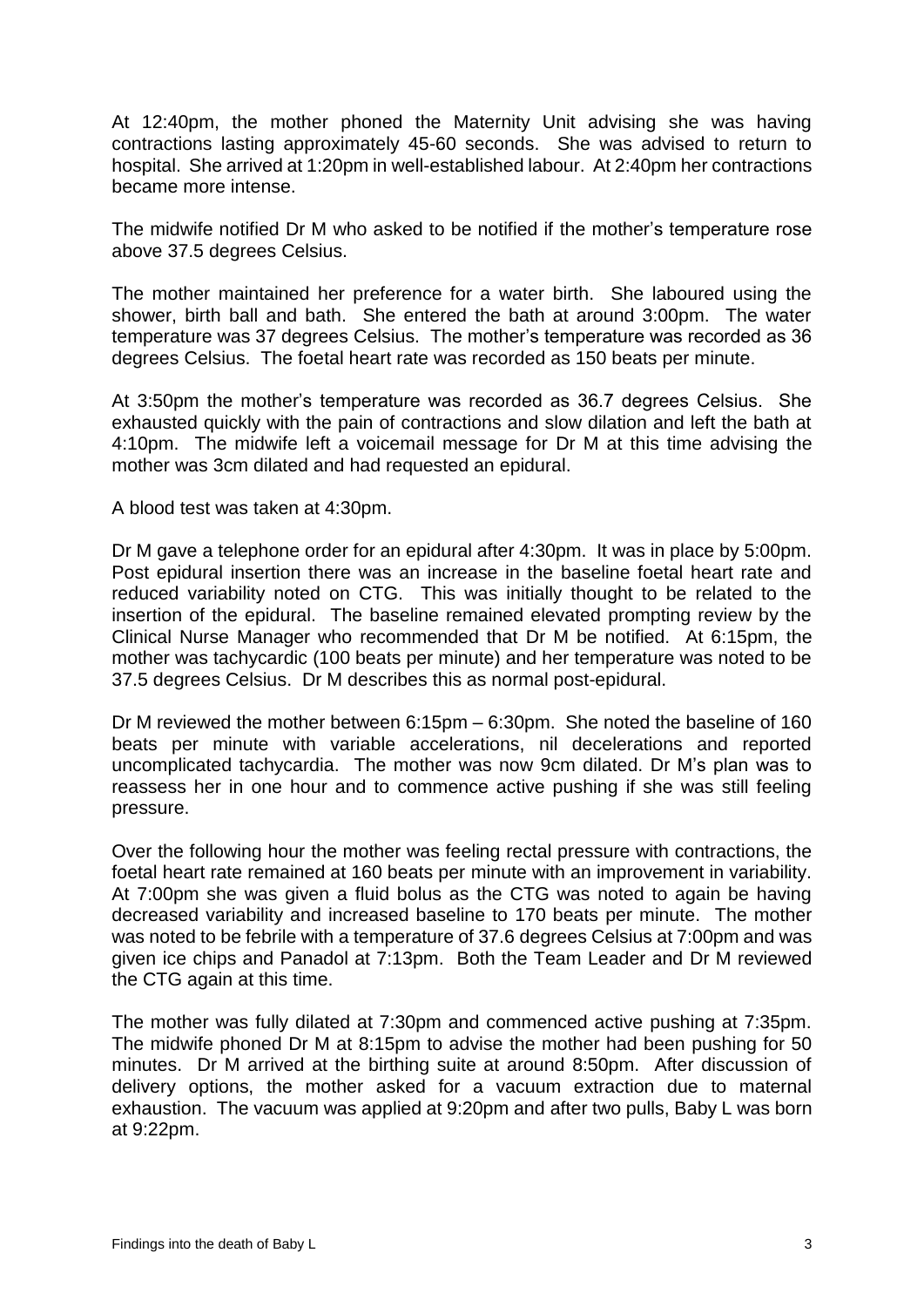Baby L was born 'stunned' but picked up rapidly within a minute and did not require any resuscitation. Her APGAR scores were 9/10 at one minute and 9/10 at five minutes. She weighed 3870g, with head circumference of 34.5cm and length of 54.5cm. Her growth had been normal in utero. A neonatal examination conducted by the midwife was otherwise normal and she received vitamin K and a hepatitis B vaccination.

The mother's temperature immediately post-delivery was recorded as 37.4 degrees Celsius at 9:27pm and peaked at 38.6 degrees Celsius at 9:35pm. Dr M was informed and asked to be notified of any further temperatures over 38 degrees Celsius.

Baby L was noted as being 'hot to touch at birth' and her temperature was recorded as 39.5 degrees Celsius at 9:35pm. This finding was not escalated to a paediatrician for review at that time. When rechecked by a midwife at 10:10pm, Baby L's temperature was recorded as 37.6 degrees Celsius. It appears no paediatrician was informed that evening of Baby L's delivery or of her elevated temperatures.

The mother's temperature was recorded as 37.6 degrees Celsius at around 10:30pm.

She and Baby L were handed over to the night staff at 11:00pm.

When checked again at 11:45pm, the mother's temperature was 36.5 degrees Celsius. She and Baby L remained under observation and as at 1:00am, it was noted they were both afebrile.

The mother's blood test results returned that evening showing a high white cell count (26,000) with a significant neutrophilia (21,000).

## <span id="page-5-0"></span>**Baby L's post-natal management and discharge home**

Baby L was examined by the on call paediatrician, Dr S, at around 10:00am the following morning. Dr S subsequently explained that the medical record contained a form titled 'Uniting Hospital Paediatric Checklist', which is a form partially completed by the midwives looking after the mother and baby. There are boxes at the bottom of the form to be completed by the reviewing paediatrician at the initial post-natal examination and again prior to discharge. Her entries on this checklist were the only entries she made in Baby L's medical record.

Dr S noted there was maternal and baby temperature at birth and that the mother felt unwell. She also noted '*?no paediatrician notified at time of birth'.*

Dr S noted Baby L's observations since birth were all normal and ordered continued three-hourly observations for the following 24 hours. Dr S subsequently explained she ordered this purely as a precautionary measure given the raised maternal and neonatal temperatures immediately after birth.

Dr S says that had she been made aware of the maternal and neonatal temperatures immediately after birth, she would have reviewed Baby L and at least ordered a full blood count and would likely also have taken a blood culture and commenced antibiotics, as recommended by then current Queensland Clinical Guidelines [\(https://www.health.qld.gov.au/qcg/publications#maternity](https://www.health.qld.gov.au/qcg/publications#maternity) ). Dr S advised that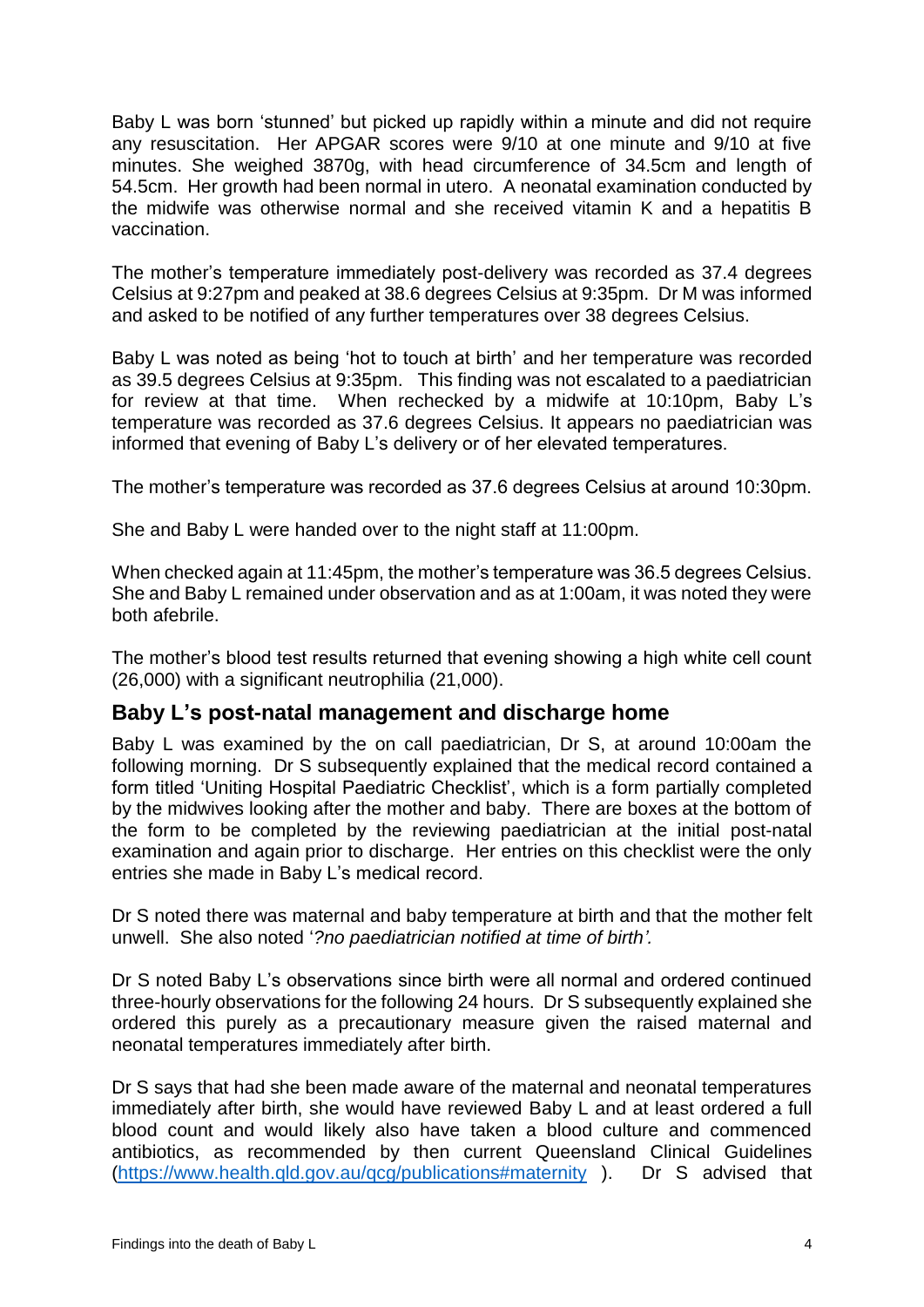maternal temperature can be a sign of chorioamnionitis, but there are other causes including epidural anaesthesia which the mother had during labour.

However, at the time Dr S reviewed Baby L on 19 February, Baby L was 12 hours old and other than the elevated temperature immediately after birth, she had remained well. On this basis, and in the absence of any further temperatures or abnormal physiological parameters, she decided sepsis was unlikely.

The progress notes contain entries indicating that Baby L's observations remained within normal limits during her admission. While the hospital used a combined a Neonatal Feeding and Observation Chart at the time of Baby L's admission, this chart was missing from the medical records and has since been unable to be located.

Dr S says her intention was to investigate further if there were any ongoing concerns, but all of Baby L's subsequent observations remained normal.

The mother and Baby L remained in hospital for three days. The nursing notes and statements provided by the midwives involved in Baby L's care showed some slowness in establishing feeds on her first day of life which was managed by the midwives in consultation with Dr M. By the time of discharge home on 22 February, Baby L had begun to regain weight after an initial loss. Her discharge weight was 3670g.

During her admission the mother was charted and given Panadol and Voltaren for pain relief as follows:

- Panadol 1g twice a day on 19, 20 & 22 February and once daily on 21 February.
- Voltaren 50mg twice a day on 19 February and daily in the morning on 20, 21 and 22 February.

Apart from one temperature of 38.6 degrees Celsius charted at 9:35pm post- delivery, the mother did not have any further temperatures.

Dr M reviewed the mother before her discharge home at 12:30pm on 22 February 2016. A post-natal check-up was planned for six weeks' time.

Baby L was reviewed by another paediatrician, Dr Sc, at 11:15am and was noted to be well and alert, and feeding well. There were no documented concerns.

## <span id="page-6-0"></span>**Events following Baby L's discharge home**

A hospital midwife contacted the mother on 29 February for a routine postnatal discharge check. The mother reported Baby L was feeding well every three hours and had a very settled sleep pattern.

Baby L continued to feed well and behave normally until 2 March 2016, day 13 of life, when she developed loose stools and her feeding pattern began to change. She had previously been on an approximately two-hourly breast feeding cycle but on 2 March became irritable and was fed more frequently, up to hourly.

Baby L stopped feeding during the night of 2-3 March. She was given colic drops overnight to alleviate her irritability. She developed a high pitched cry. She presented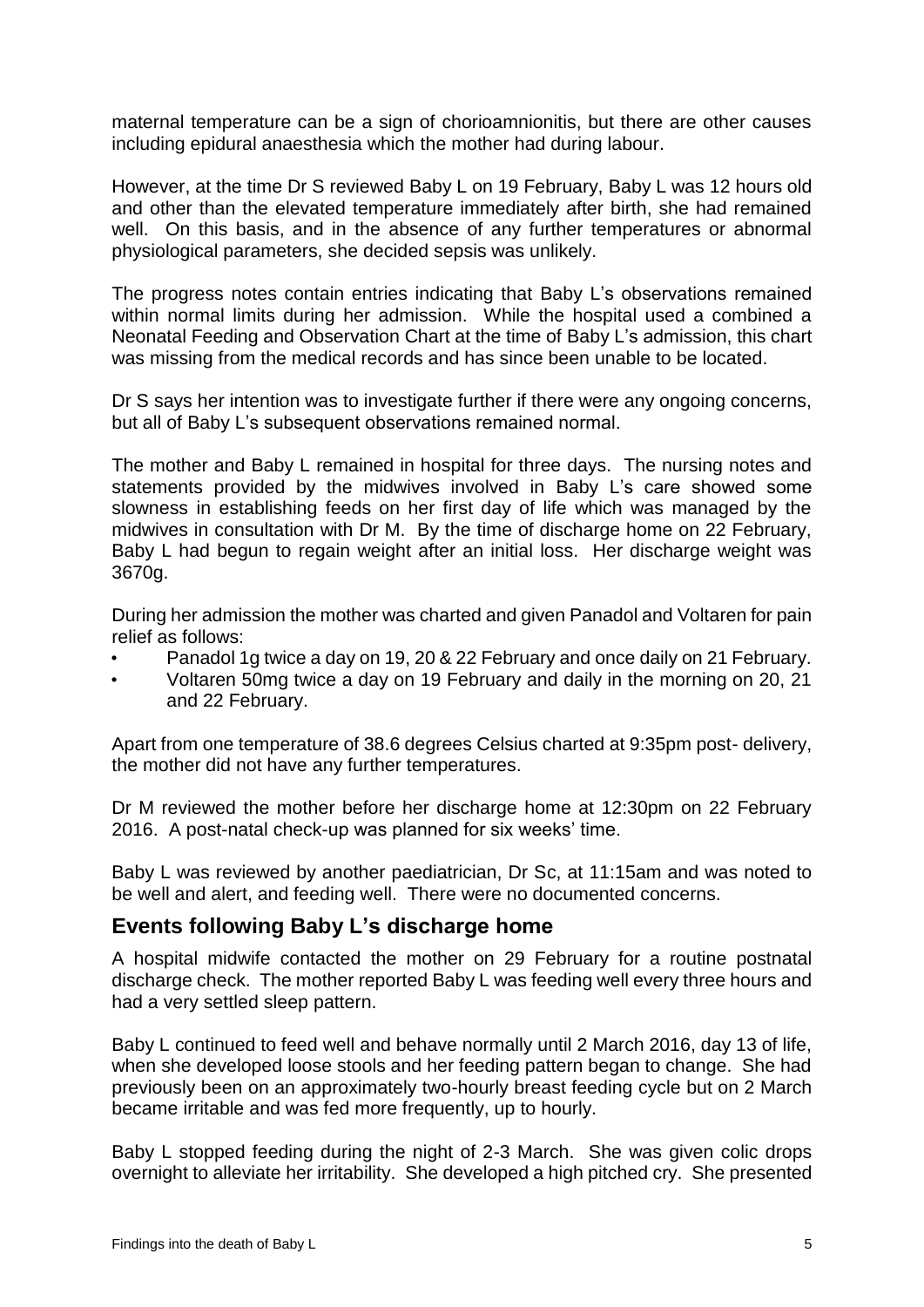to a small regional public hospital emergency department early on 3 March. There were no obvious signs of viral infection and no recent history of fever. Her last wet nappy was approximately 11 hours prior to presenting to hospital.

She was immediately recognised as being unwell and probably septic. She was noted to be irritable, unsettled and markedly tachycardic (195 beats per minute). Her oxygen saturation was good. There was some suspicion of abdominal tenderness leading the treating team to query gastroenteritis. She was noted to be responsive with no marked neurological changes. Blood gas measurement showed no hypoxia or any respiratory or metabolic acidosis. Arrangements were made to transfer her to a large regional public hospital for further management. Before transfer she was appropriately commenced on intravenous fluids and intravenous antibiotics (cefotaxime and ampicillin) after blood cultures were taken.

On arrival at the large regional public hospital Baby L was noted to be unwell, pale, mottled and very irritable, with a high pitched cry and 'grunting' respiration. Her capillary refill time was mildly increased, her peripheries cool and her heart rate was 200 beats per minute. She was responsive to stimuli, her grasp and suck reflexes were intact and her pupils were reactive. Her fontanelle was noted to be full. She was floppy and had reduced spontaneous movements.

CT imaging of the head and abdomen were normal. She was intubated and ventilated and required inotrope therapy to manage her cardiovascular instability. At about this time she was noted to have a purpuric eruption in the nappy area and on her upper thighs, consistent with severe sepsis. Lumbar puncture was not performed at this time due to concerns about Baby L's cardiovascular instability and her intracranial pressure. Her intravenous therapy continued with fluids and the addition of gentamicin (antibiotic), acyclovir (anti-viral) and hydrocortisone.

Arrangements were made to transfer Baby L to the Lady Cilento Children's Hospital for tertiary management. There was some initial delay due to ambulance availability. However, she had already been commenced on appropriate antibiotic therapy and her condition remained relatively stable during transfer.

Blood cultures taken at the small regional public hospital grew a gram positive coccus, subsequently identified as Group B Streptococcus (Strep Agalactiae) – this was evident within 8-9 hours, suggesting a significant bacteraemia. Culture of maternal breast milk did not show any evidence of Group B Streptococcus.

Baby L was admitted to the Lady Cilento Hospital where it was established she had developed sepsis with Group B Streptococcal infection. MRI scan of the brain performed on 5 March showed severe cerebritis, cerebellitis and meningitis with significant cerebral oedema due to aqueduct stenosis (blockage of a portal of cerebrospinal fluid within the brain causing backpressure and increased brain swelling). She was reviewed by a paediatric neurologist that evening who considered Baby L was unlikely to survive and even if she did, there was a very high likelihood of severe and permanent brain injury. Following extensive discussions with Baby L's parents, it was decided to transition her from active treatment to palliative comfort cares. She was extubated late in the evening of 6 March and died early on the morning of 7 March 2016.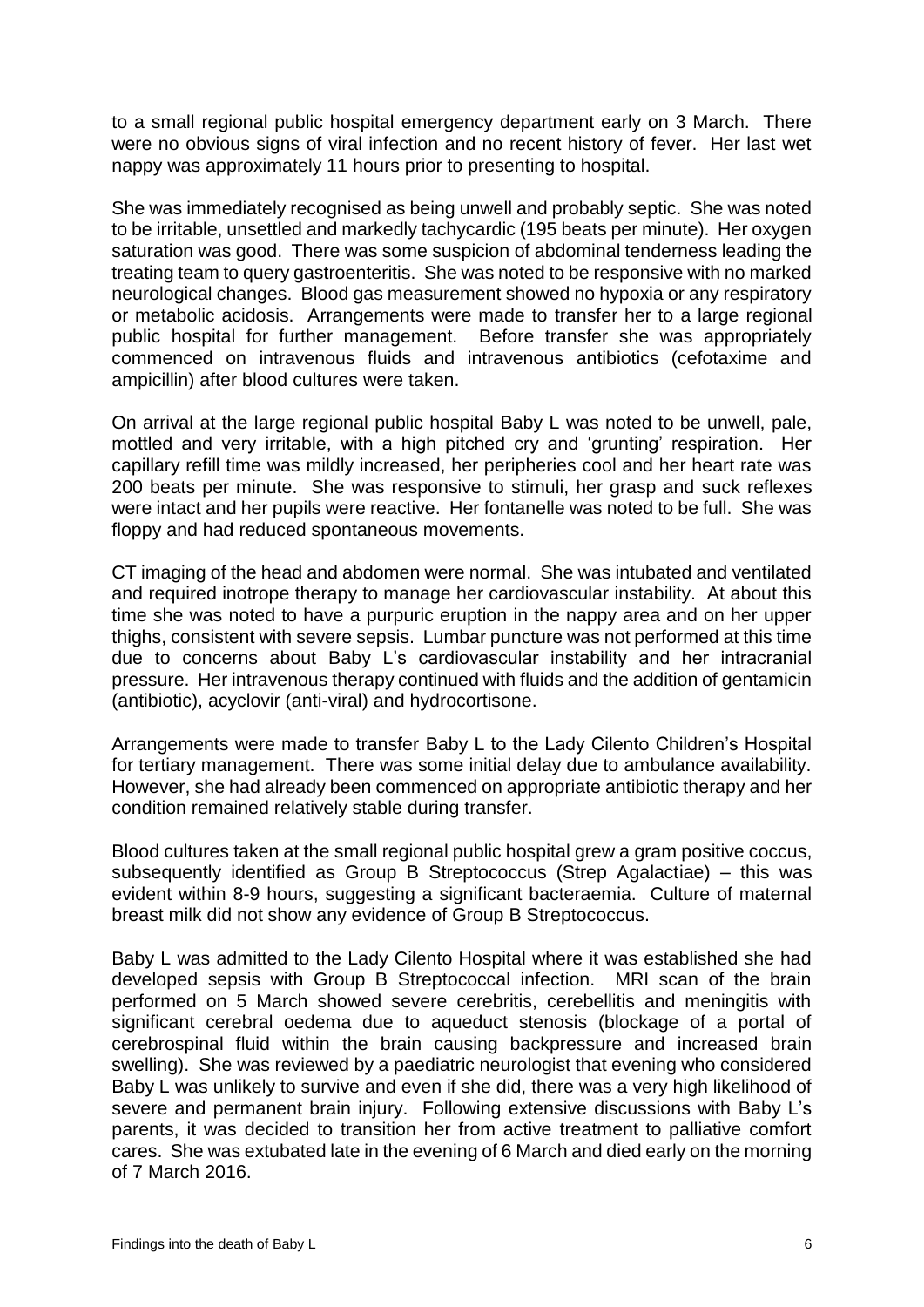# <span id="page-8-0"></span>**Preliminary independent clinical review**

Preliminary independent clinical review undertaken by an independent doctor from the Department of Health Clinical Forensic Medicine Unit queried whether the maternal and neonatal fevers were appropriately investigated and managed at the regional private hospital.

The reviewing doctor had no concerns about Baby L's management at the small regional public hospital, the large regional public hospital and the Lady Cilento Children's Hospital, describing her assessment and treatment at the regional hospitals as 'swift and appropriate'.

The reviewing doctor was not concerned about the delay in ambulance transfer to Lady Cilento Children's Hospital as Baby L had already been commenced on appropriate antibiotic treatment and intravenous fluids.

Having considered these concerns, I determined that Baby L's death may be health care related and required further coronial investigation, including post-mortem examination.

## <span id="page-8-1"></span>**Autopsy findings**

An external examination and review of the medical records was performed at the John Tonge Centre on 10 March 2016. Having regard to the clinical history and postmortem radiological findings, the pathologist considered the cause of death to be Group B Streptococcus meningitis and sepsis.

### <span id="page-8-2"></span>**Regional private hospital clinical review outcomes**

The regional private hospital appropriately commissioned a comprehensive investigation, including a Root Cause Analysis (RCA), following Baby L's death. RCA is a systemic analysis of what happened and why and is designed to make recommendations to prevent adverse health outcomes from happening again, rather than to apportion blame or determine liability or investigate an individual clinician's professional competence. It is conducted by a review team who had no involvement in the patient's care. I received the final RCA report on 30 June 2016.

The regional private hospital also commissioned expert opinions from an independent obstetrician (Dr Robert Ford), paediatrician (Dr David Slaughter) and paediatric infectious diseases consultant (Dr Michael Nissen).

Having regard to these expert opinions, the RCA Team concluded that Baby L died from late onset GBS, an outcome considered unable to have been predicted or managed during her admission at the regional private hospital. This was on the basis of clinical literature which overwhelmingly confirms late onset GBS is not preventable or predictable.

The collective opinion of Drs Ford, Slaughter and Nissen was that the mother and Baby L were managed appropriately and consistent with the Queensland Maternity and Neonatal Clinical Guideline for Early Onset Group B Streptococcal disease and related Royal Australian and New Zealand College of Obstetricians and Gynaecologists guidelines for Maternal Group B Streptococcus in Pregnancy: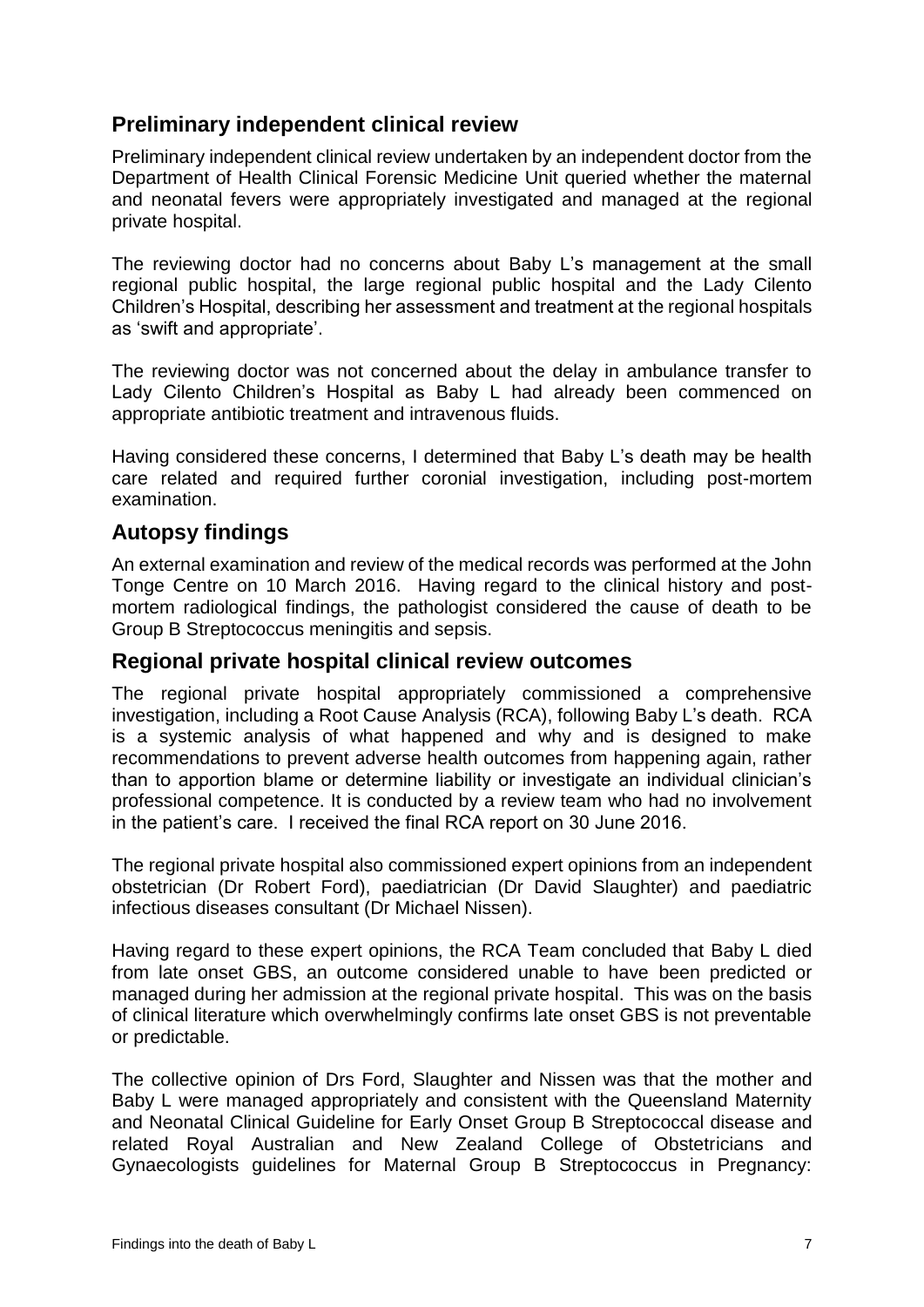Screening and management**.** 

While the RCA team was satisfied Baby L's death from late onset GBS could not have been prevented, it identified a not inconsiderable nor insignificant range of opportunities to improve maternity systems and processes at the regional private hospital.

Most significantly, the regional private hospital acknowledged that Baby L should have been escalated for paediatric review sooner even though it considers this would not have changed the outcome for her. As a result, the regional private hospital has revised its Newborn Care policy to require:

- all neonates to be examined by an accredited paediatrician with the first 24 hours of life; and
- babies with any signs of respiratory distress, hypoglycaemia or who are febrile at birth to be referred for immediate paediatrician review, with the referral to be documented in the progress notes contemporaneously.

I consider the RCA findings and recommendations are worth summarising given their potential significance in contributing to adverse patient outcomes, particularly had Baby L died from early onset GBS, as opposed to late onset GBS (as the team concluded).

The RCA team identified the following issues arising from the management of the mother's labour and delivery and Baby L's post-natal care:

#### *1. Lack of full appreciation that a febrile mother and foetal tachycardia in labour is a variance from 'well' normal pathway.*

The RCA team identified a constellation of factors which it considered may have contributed to the treating team's failure to recognise maternal fever and consistent foetal tachycardia as a variance to normal care, including:

- lack of prescribed standard operating procedures to drive prescribing of antibiotics for a low grade fever and foetal tachycardia in labour;
- lack of clarity around requirements to complete a full patient assessment and document that assessment and actions;
- no hospital requirement for obstetricians to test all obstetric patients and report GBS results to the patient and hospital;
- the overall assessment process while working in a 'wellness model';
- infrequent exposure of midwives to an unwell mother in birth suite.

To address these issues, the RCA team recommended a standardised system of assessment, escalation and management of variances from 'well' normal care that requires assessment by a midwife/ obstetrician and appropriate documentation; provides information to patients and carers about the process of normal labour and what is not normal; requires clinical staff involved to ensure timely escalation of concerns to the relevant Visiting Medical Practitioner; a new electronic CTG partogram system with trigger alerts for maternal temperature and foetal tachycardia and introduction of Medical Early Warning Trigger System (MEWTS) documentation for all obstetric patients.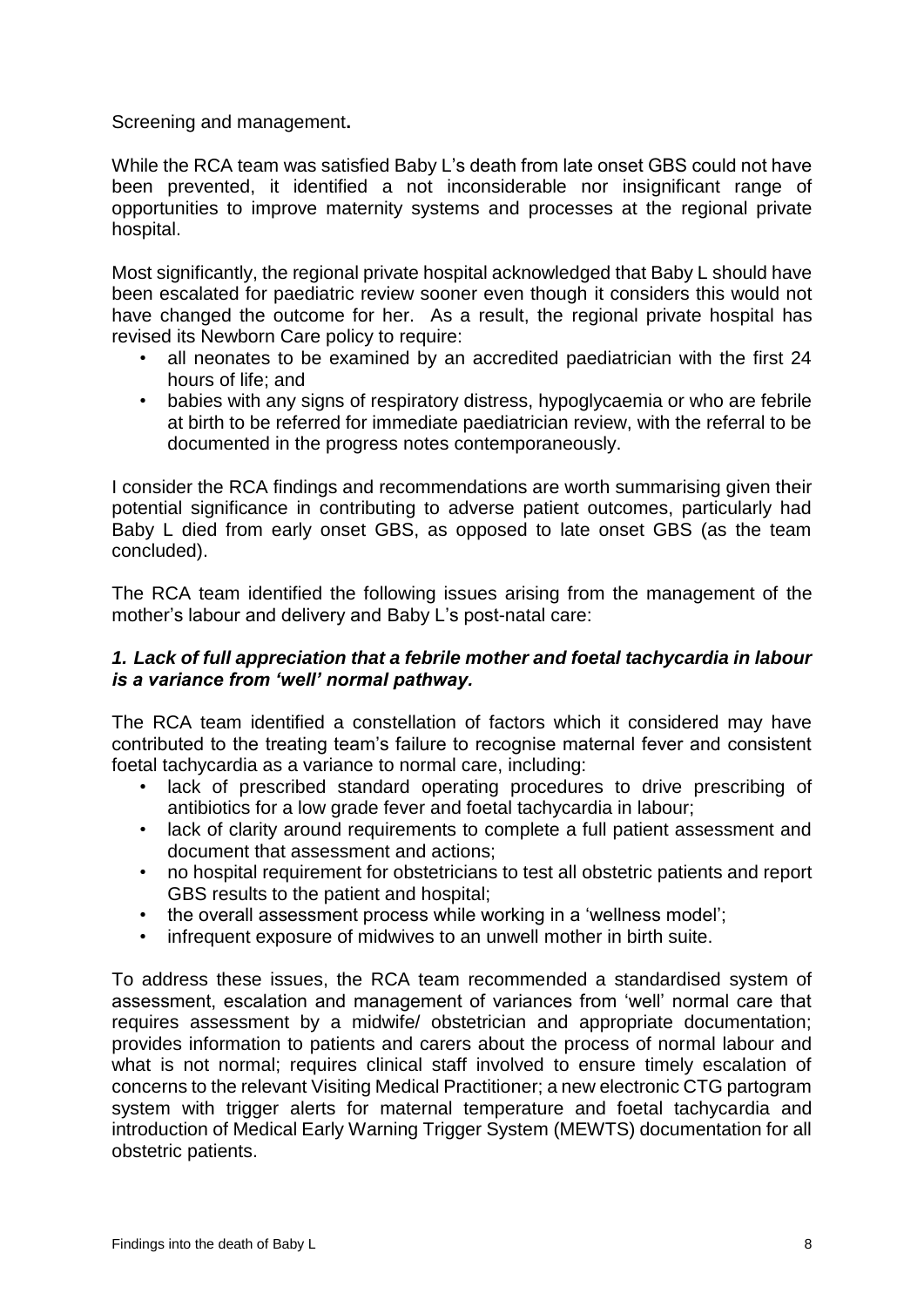This recommendation required review of then current clinical policies regarding the management of a woman in labour, warm water immersion during labour and birth, intrapartum foetal surveillance and newborn care.

#### *2. Lack of prescribed requirements for admitting obstetricians to have fulfilled a GBS assessment antenatally prior to admission.*

The RCA team identified that the absence of standard operating procedures had led to an ad hoc system in which:

- individual Visiting Medical Practitioners were independently managing GBS assessments antenatally;
- maternity ward staff did not have specific guidelines to follow when no antenatal screening has been conducted in the admitting obstetrician's rooms;
- there was no formal requirement for obstetricians to perform antenatal screening on all pregnant women.

This 'system' was identified as potentially creating an inability to identify if a patient was GBS positive and consequently may have contributed to a missed opportunity for appropriate management.

To address this the RCA team recommended:

- developing a standardised system of GBS assessment and management, with reference to 'obstetric guidelines' not only for the regional private hospital but also for consideration across affiliated hospitals providing maternity services;
- Craft Group consideration of implementing gastric aspirates on all neonates who are febrile at birth and where there is a history of maternal fever during labour and foetal tachycardia during labour;
- considering standard operating procedures for an initial dose of antibiotics for the newborn pending gastric aspirate results:
- ensuring infections are reported and monitored by the Infection Control Clinical Nurse Consultant.

#### *3. Disjointed process of escalation and handover between and within nursing and medical teams.*

The RCA team identified there was:

- no formal process of referral and escalation to paediatricians when high risk babies are born;
- a need to develop specific management guidelines for neonates who are febrile at birth and have had foetal tachycardia during labour;
- the need for a tool to determine escalation of unwell babies for paediatric review.

It considered this situation may have increased the likelihood of fragmented and disjointed midwifery and medical handovers which may have contributed to the events of the labour and post-delivery not being handed over sufficiently to all staff caring for the mother and Baby L on subsequent shifts and days.

To address this, the RCA team recommended:

• reviewing the then current clinical handover model using the SHARED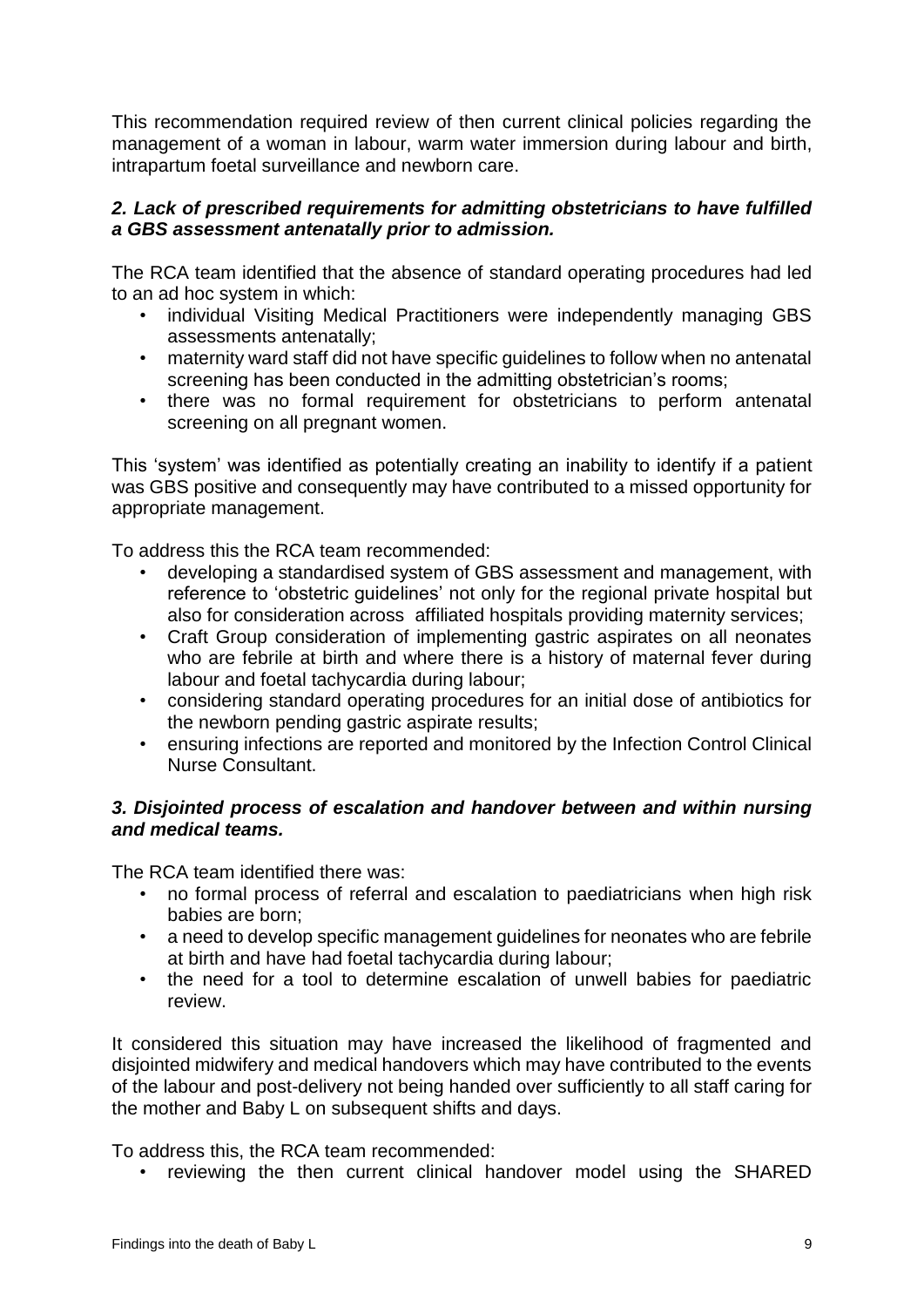framework for midwifery staff, incorporating consideration of implementing a Medical Early Warning Trigger System for both mother and baby; implementing a system to empower midwives to notify paediatricians of all babies whose observations are not within normal limits and requiring Team Leaders to have face to face bedside handover to discuss all women in labour and high risk/deviation from normal cases; and

• reviewing the then current structure of clinical handover model for medical staff to reduce fragmentation of multiple medical staff being involved with particular patients.

#### *4. Lack of appropriate documentation in response to known adverse event.*

The RCA team identified a constellation of factors which it considered led to a failure by oncoming doctors and nursing staff to recognise the clinical picture given the adverse events during labour and clinical manifestations including that Baby L was febrile post-delivery, including:

- a lack of standardised operating procedures for management of a febrile baby;
- a lack of knowledge about Medical Emergency Team criteria;
- a general acceptance by clinical staff that a MET call does not need to be enacted when the patient is being reviewed by an attending doctor or to escalate to a MET call in the presence of the attending doctor when the patient continues to be symptomatic and looks unwell;
- lack of evidence in the medical record on review of neonatal observations and feeding while an inpatient;
- a lack of appreciation of the benefits of integrated notes.

This was considered to increase the likelihood of a lack of action to address a clinically deteriorating patient in an appropriate and timely manner which may have contributed to the overall assessment, management and documentation of the febrile neonate.

To address this, the RCA team recommended:

- implementing an Early Warning System tool in the maternity services of the regional private hospital and its affiliates;
- including neonates on the MET criteria list;
- implementing objective decision support aids to reinforce the need to activate MET;
- reviewing the then current feeding and observation chart and implementing the feeding chart as a separate document;
- developing a take home booklet with feeding guidelines and log for parents to continue to document feeding and baby output;
- reinforcing the importance of integrated notes to create a clinical picture of events occurring on previous shifts

The regional private hospital has since implemented strategies to reduce the risk of observation charts being misplaced and a subsequent audit of baby feeding charts demonstrated 100% compliance. The loss of Baby L's feeding and observation chart was escalated across the maternity services of the regional private hospital and its affiliates to raise awareness of this risk. These discussions identified the need to develop a separate feeding and observation document in the longer term.

As at 30 June 2016, the regional private hospital was intending to trial the NSW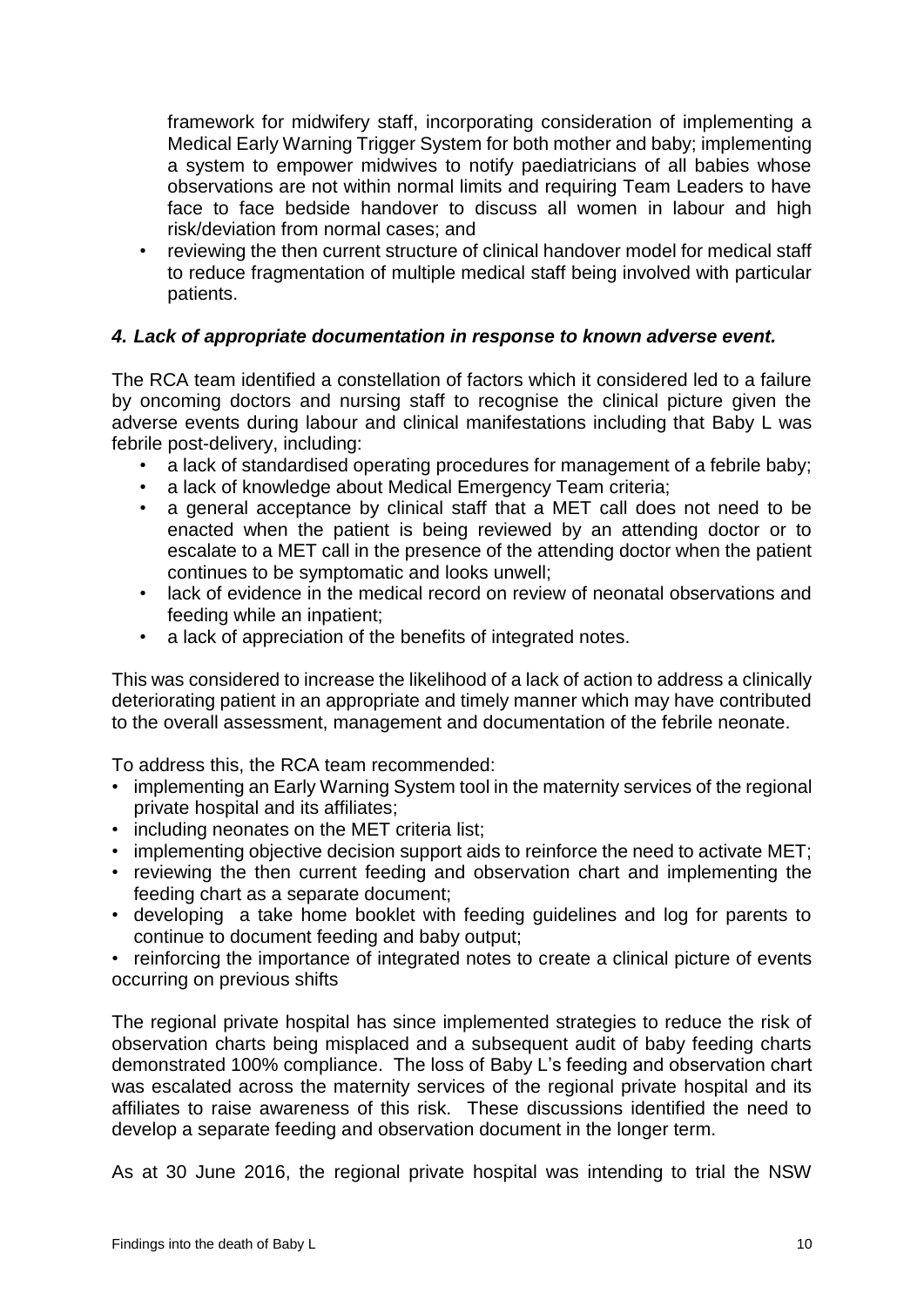Standard Newborn Observation Chart and this was under discussion at it major affiliate hospital in Brisbane. I am advised a new Neonatal Feeding Chart and Neonatal Observation Form (with clinical escalation triggers) were being trialed at the regional private hospital as from 31 October 2016.

#### *5. Lack of recognition to the potential problems associated with breast feeding post-breast feeding augmentation.*

This issue, though not relevant to the issues examined by my investigation, led the RCA team to recommend a standardised system for follow up with mothers who are discharged breast feeding post-breast feeding augmentation.

The regional private hospital advised that as at 4 November 2016, it was implementing the RCA recommendations in full.

#### <span id="page-12-0"></span>**Independent neonatology review and opinion**

I arranged for Dr Andrew Watkins, consultant neonatologist at Mercy Hospital for Women in Melbourne, to provide an opinion about the nature of Baby L's illness and the extent to which it may have been preventable. Dr Watkins is recognised by his peers as having expertise in neonatal intensive care, neonatal transport and perinatal palliative care and counselling. As such he has extensive experience in the prevention and management of infection in neonates.

Dr Watkins concluded that Baby L died from late onset Group B Streptococcal meningitis. He considered her presentation was typical of late onset meningitis against a background of having been well in the period following discharge home from hospital. There is no doubt Baby L had developed a Group B Streptococcal septicaemia. The MRI findings were wholly characteristic of severe meningitis with encephalitis and cerebellitis.

He advised that the early signs of septicaemia and meningitis in infants are very nonspecific, most commonly reduced responsiveness and a change in feeding behaviour. He noted that the time from first symptoms to presentation was approximately 12 hours with Baby L showing predominantly irritability and changed feeding behaviour. He explained this duration of symptoms is commonly seen and there was no undue delay in Baby L being presented to hospital as it does take some time for a pattern to emerge and to distinguish itself from normal behavioural variability.

Dr Watkins confirmed that late onset Group B Streptococcal disease is not affected by perinatal management and antibiotic treatment, whether intrapartum or immediately post-partum, would not have prevented Baby L's death. As such he was satisfied that the management of the labour and immediately after birth did not contribute to Baby L's death.

However, Dr Watkins described this aspect of the care provided to the mother and Baby L as suboptimal in that there was evidence strongly suggestive of chorioamnionitis, namely maternal fever and tachycardia, maternal malaise, foetal tachycardia and early fever in Baby L, all of which were noted at the time.

Dr Watkins considered the fever and tachycardia emerged so late in labour there was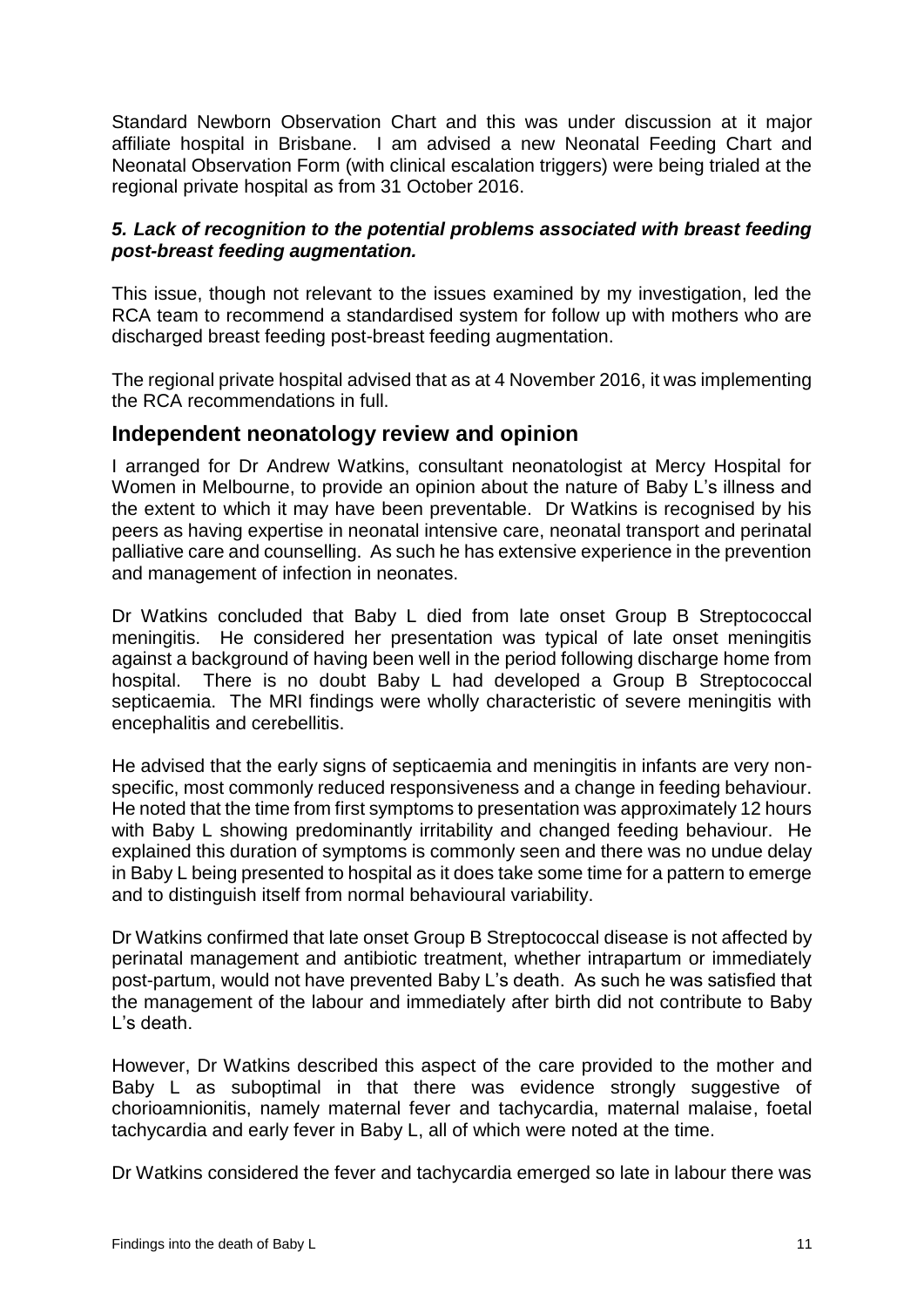little opportunity for intrapartum treatment, which would not in any case have changed the outcome for Baby L. The maternal chorioamnionitis appeared to have resolved with delivery of the baby and placenta and membranes, and to have received no treatment.

He advised that Baby L was nonetheless at risk and should have been assessed by a paediatrician at birth. He considered it would have been appropriate to have undertaken basic screening investigations and to have considered blood cultures. He acknowledged that some paediatricians would have treated with antibiotics, but close observation would also have been acceptable. He considered this to have been a departure from the Queensland Maternity and Neonatal Clinical Guideline for Early Onset Group B Streptococcal disease as maternal fever, whether intrapartum or postpartum is an indication for assessment of the baby, as is infant fever. However, he was very clear this was not relevant to Baby L's death given she died from late onset GBS which cannot be eliminated by intrapartum or postpartum treatment with antibiotics such as penicillin.

Dr Watkins provided a very helpful explanation of the reason for the ineffectiveness of intrapartum or postpartum antibiotic treatment in preventing last onset GBS:

- In early onset GBS, the baby receives a large inoculum of organisms from the maternal genital tract during birth causing a fulminant septicaemic illness which characteristically progresses from babies being initially well but then collapsing with severe illness, often over only 2-6 hours.
- Intrapartum treatment of the mother, if administered appropriately, causes the baby to have an antibiotic level in the bloodstream at the time of initial inoculum, either preventing or ameliorating the disease. It has been shown to significantly reduce mortality from early onset sepsis.
- In contrast, late onset GBS is acquired by colonisation at birth, by infection from maternal flora or breast milk, by nosocomial spread or sometimes by contact from others. The essential difference is that the sequence is of colonisation of one individual, these organisms then colonising the baby and ultimately causing infection in a percentage of those colonised.

Between 10-30% of pregnant mothers are colonised with GBS, it being principally carried in the bowel, this being reflected in lower genital tract colonisation. Colonisation is not infection - the reason why a colonising organism may change to becoming an infecting organism are not fully understood.

Antibiotic treatment has been shown to be generally ineffective in eliminating colonisation; the most it may achieve being the overgrowth of resistant organisms. Consequently it is not possible to eliminate passage of GBS from maternal flora to the baby, as this passage is a normal event and is generally of benefit to the baby ensuring the baby becomes colonised with a relatively benign flora. This passage is reinforced by ongoing exposure to the mother in both general contact and through breast milk.

The fact of maternal Group B Streptococcal carriage also makes it very likely there will be ongoing contact with GBS from the mother in other ways. For this reason, the baby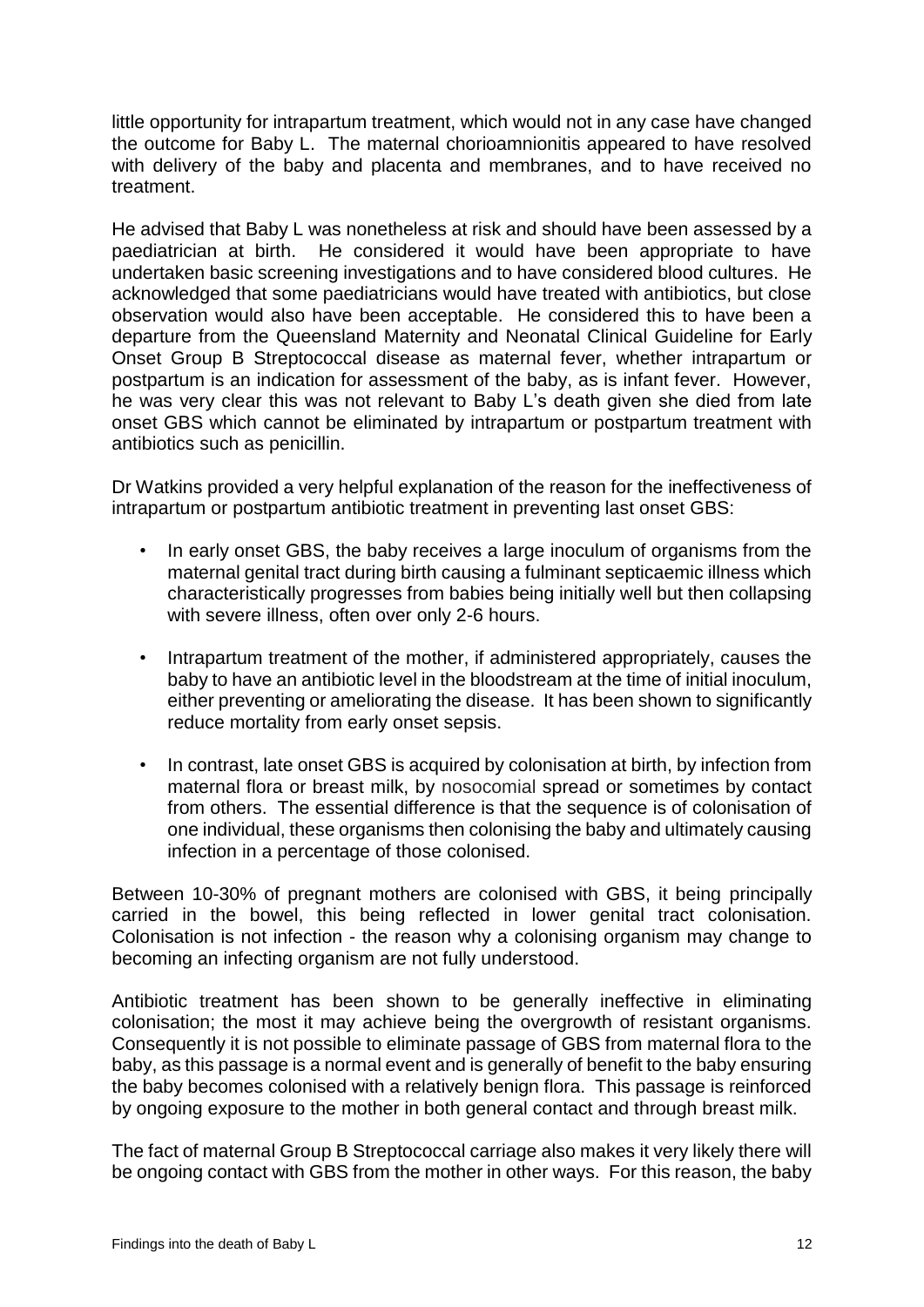remains susceptible to infection and little can be done in our current state of clinical knowledge, beyond attention to detection of early signs, to avoid late onset GBS mortality.

Dr Watkins considered the question of whether Baby L's infection may have occurred at birth and progressed indolently. He noted a small number of case reports of infants presenting late with GBS ventriculitis or meningoencephalitis in which it is clear the child had been unwell for some weeks. In these cases, there is a history of a child who has been unwell, though not massively so, since birth. Dr Watkins was satisfied Baby L did not behave this way, feeding and gaining weight well, with normal responsiveness and behaviour until the 12 or so hours before she presented to the small regional public hospital. Further, the central nervous system changes seen in Baby L were not suggestive of chronic changes, in that she had no evidence of ventriculitis, no hydrocephalus and no cystic changes which take some time to develop, but rather the changes seen on MRI scan were characteristic of recent severe insult. On this basis, Dr Watkins considered it highly unlikely that Baby L had developed infection from the time of birth.

Dr Watkins observed that the likely course of GBS infection was from the mother who was very likely to have been colonised with GBS at the time of birth. Other sources cannot be excluded but are very unlikely.

Dr Watkins noted that the mother was not swabbed for GBS during pregnancy and reinforced his view that Baby L's death was unrelated to issues of antenatal GBS screening or risk factor assessment. On this issue, Dr Watkins commented that the Queensland Maternity and Neonatal Clinical Guidelines for Early Onset Group B Streptococcal disease are a good statement of the clinical evidence, representing a credible and responsible approach to the prevention of early onset GBS. He considered the quality of the work undertaken in the development of the Queensland guidelines and the quality of the clinical taskforce behind them give strong grounds for confidence that any future evolutionary change will be evidence based and will reflect good practice, whatever disagreement any individual may have with particular aspects of them.

Dr Watkins was satisfied that although Baby L's diagnosis was not made immediately on initial presentation to the small regional public hospital, the clinical story having been muddied by a history of some diarrhoeal bowel actions, she was recognised as unwell and managed appropriately, with little delay in commencing antibiotic therapy. Her management at the large regional public hospital, during transfer by ambulance to Brisbane and then at Lady Cilento Children's Hospital was all appropriate, as was the ultimate decision to cease active treatment.

Dr Watkins considered the only way to reduce morbidity and mortality with late onset GBS is a focus on early detection of the signs of illness in the infant. This can be difficult, as signs are subtle and overlap some normal infant behaviour. A consistent change in feeding performance, alertness or responsiveness are important danger signs. While this may have been helped by a knowledge of maternal GBS status, Dr Watkins identified the importance of parents being equipped to detect early signs of infection, coupled with the confidence to bring their concerns to medical attention without the fear of being stigmatised as a 'panicky mum'. As such, he considered the